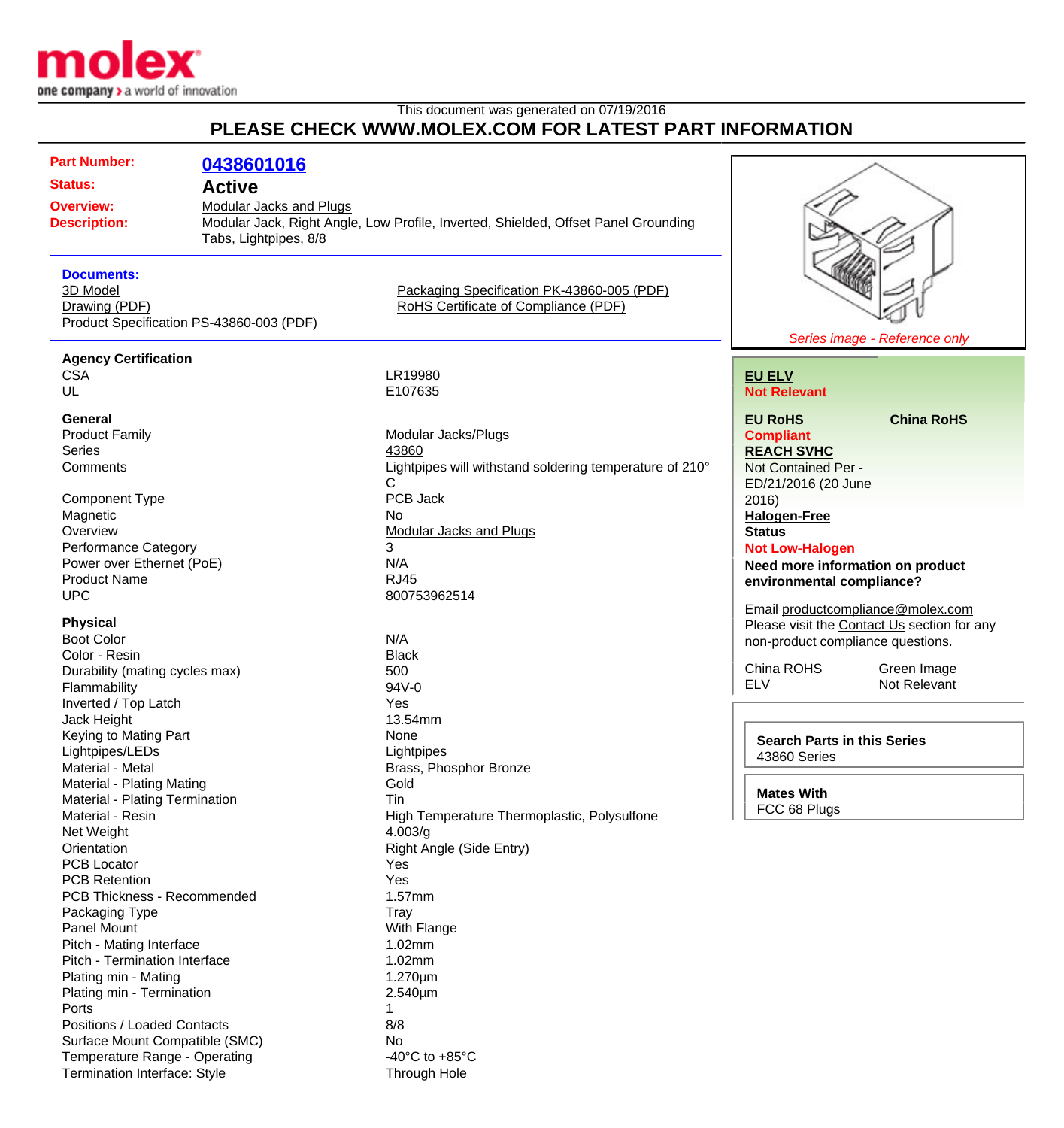| Waterproof / Dustproof             | No                              |  |  |  |
|------------------------------------|---------------------------------|--|--|--|
| Wire/Cable Type                    | N/A                             |  |  |  |
|                                    |                                 |  |  |  |
| <b>Electrical</b>                  |                                 |  |  |  |
| Current - Maximum per Contact      | 1.5A                            |  |  |  |
| Grounding to PCB                   | Yes                             |  |  |  |
| Grounding to Panel                 | <b>Offset Panel Ground Tabs</b> |  |  |  |
| Shielded                           | Yes                             |  |  |  |
| Voltage - Maximum                  | 150V AC (RMS)                   |  |  |  |
|                                    |                                 |  |  |  |
| <b>Solder Process Data</b>         |                                 |  |  |  |
| Lead-freeProcess Capability        | WAVE                            |  |  |  |
|                                    |                                 |  |  |  |
| <b>Material Info</b>               |                                 |  |  |  |
| <b>Reference - Drawing Numbers</b> |                                 |  |  |  |
| Packaging Specification            | PK-43860-005                    |  |  |  |
|                                    |                                 |  |  |  |
| <b>Product Specification</b>       | PS-43860-003                    |  |  |  |
| Sales Drawing                      | SD-43860-001                    |  |  |  |

## This document was generated on 07/19/2016 **PLEASE CHECK WWW.MOLEX.COM FOR LATEST PART INFORMATION**